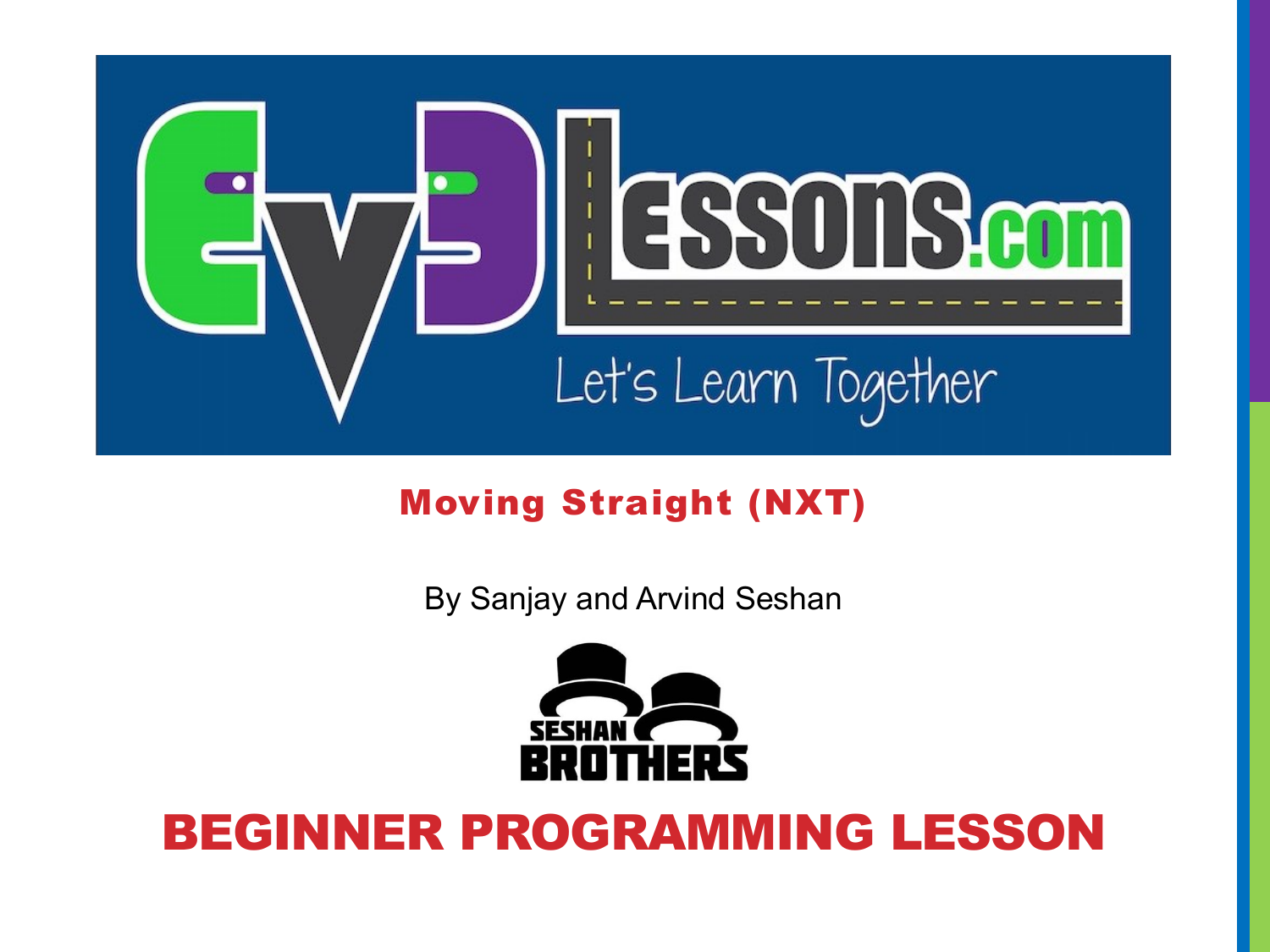## LESSON OBJECTIVES

- **1. Learn how to make your robot go forward and backwards**
- **2. Learn how to use the Move Steering block**
- **3. Learn how to read sensor values using View**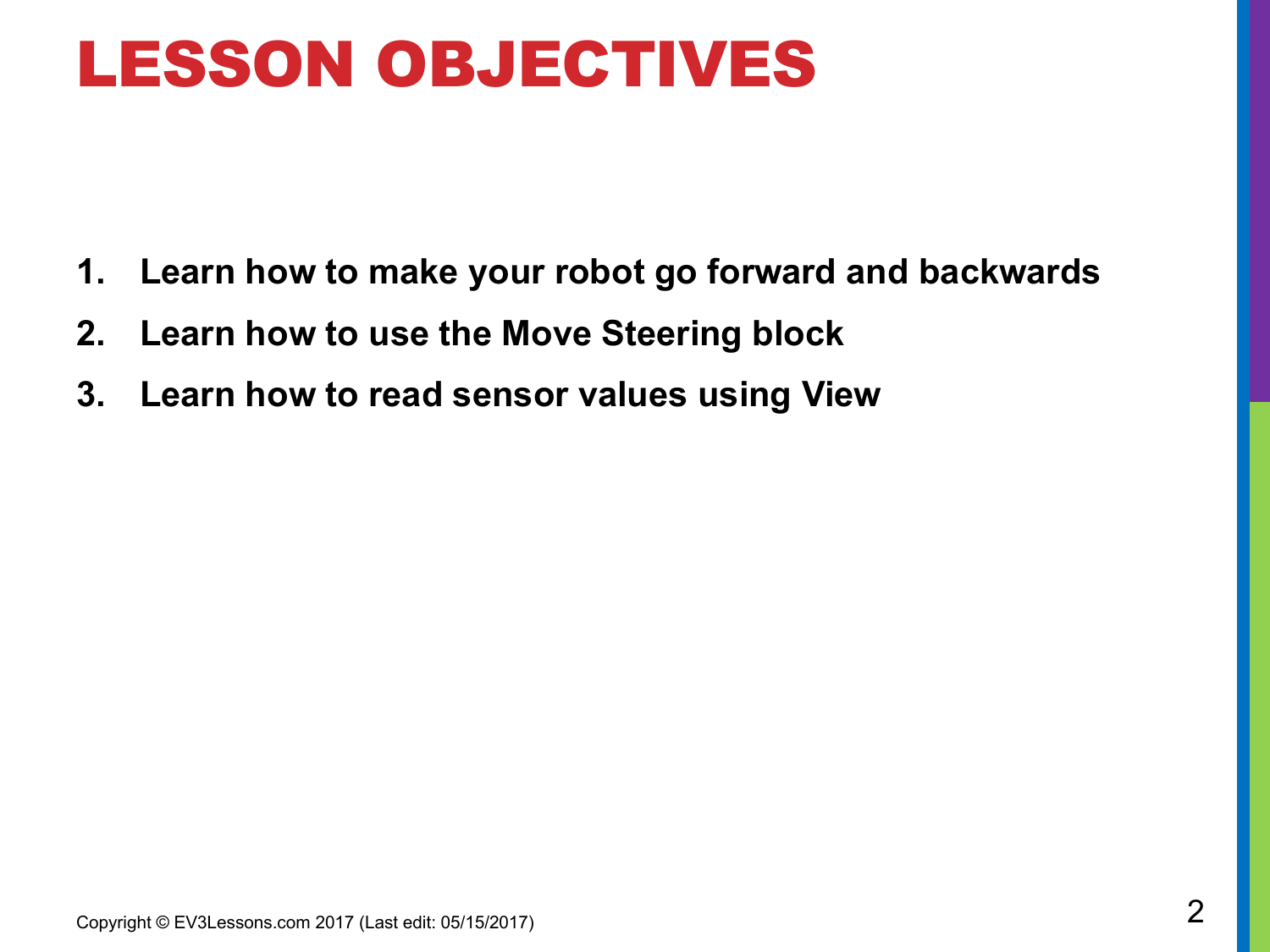## MOVE STEERING BLOCK

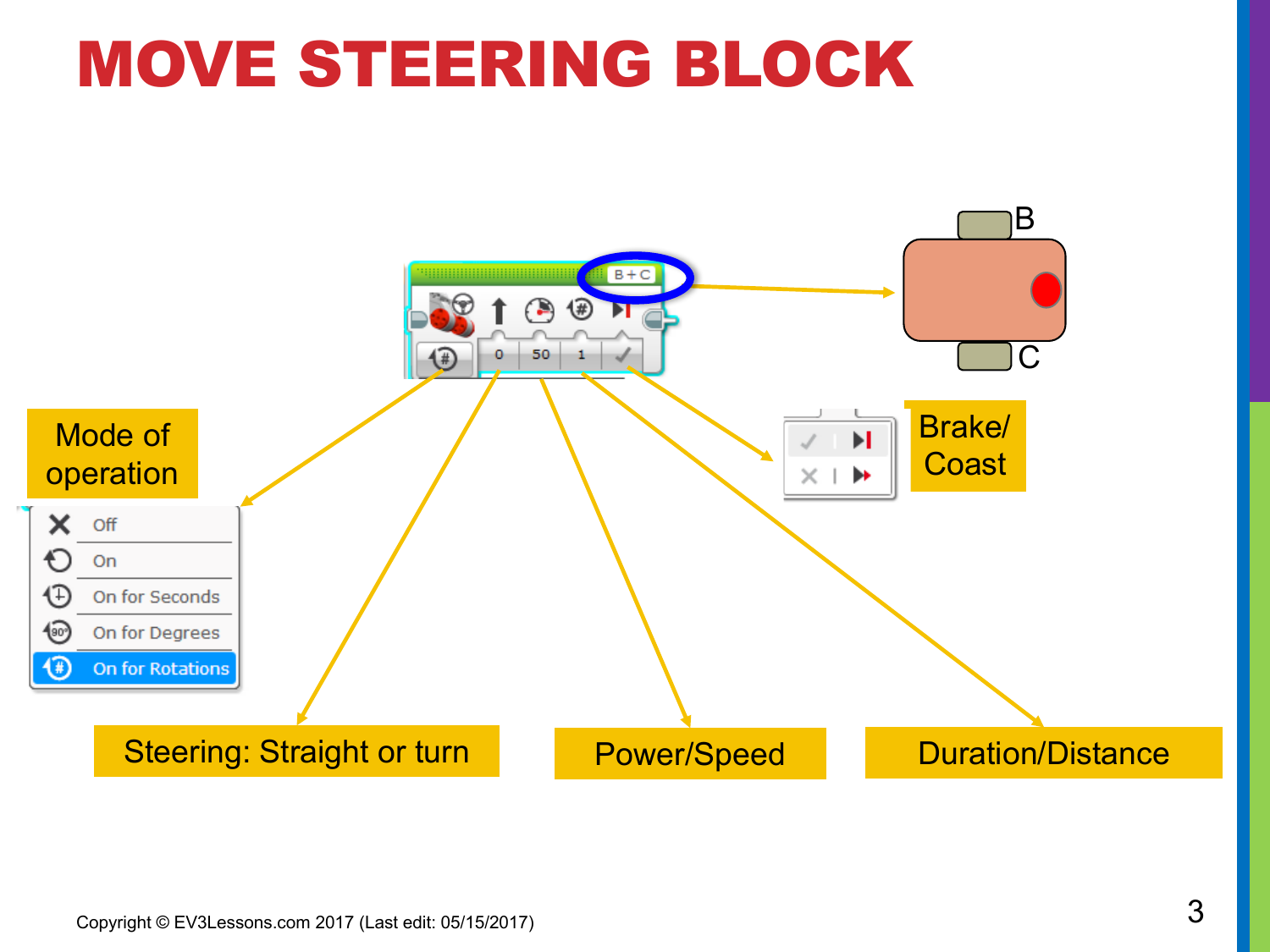## NEGATIVE & POSITIVE POWER: BACKWARD & FORWARD

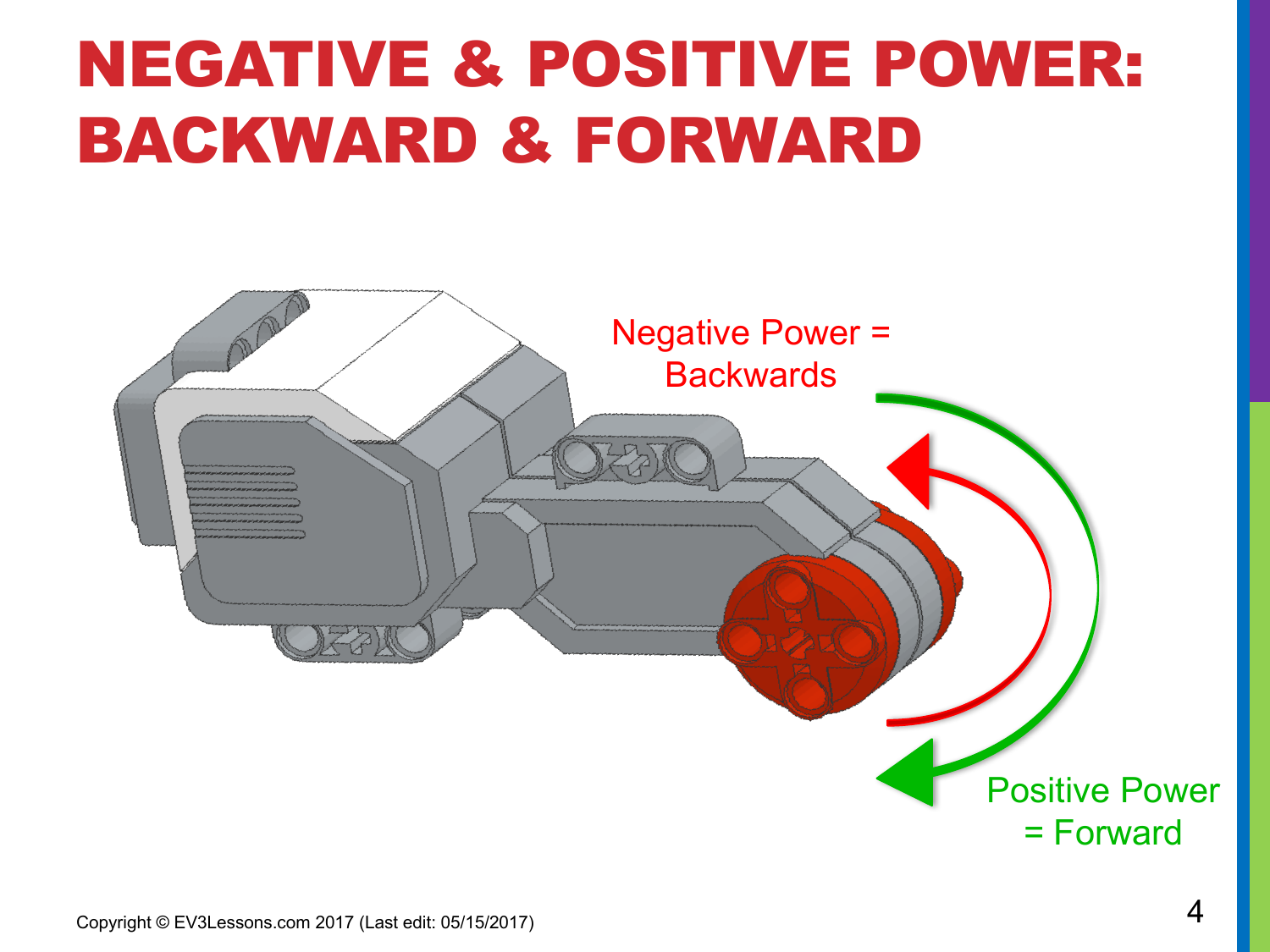## HOW DO YOU MOVE STRAIGHT?





STEP 1: Green Block Tab, Click and hold Move Steering and drag to programming area



STEP 2: Drop next to the Start Block (green arrow) (See animation)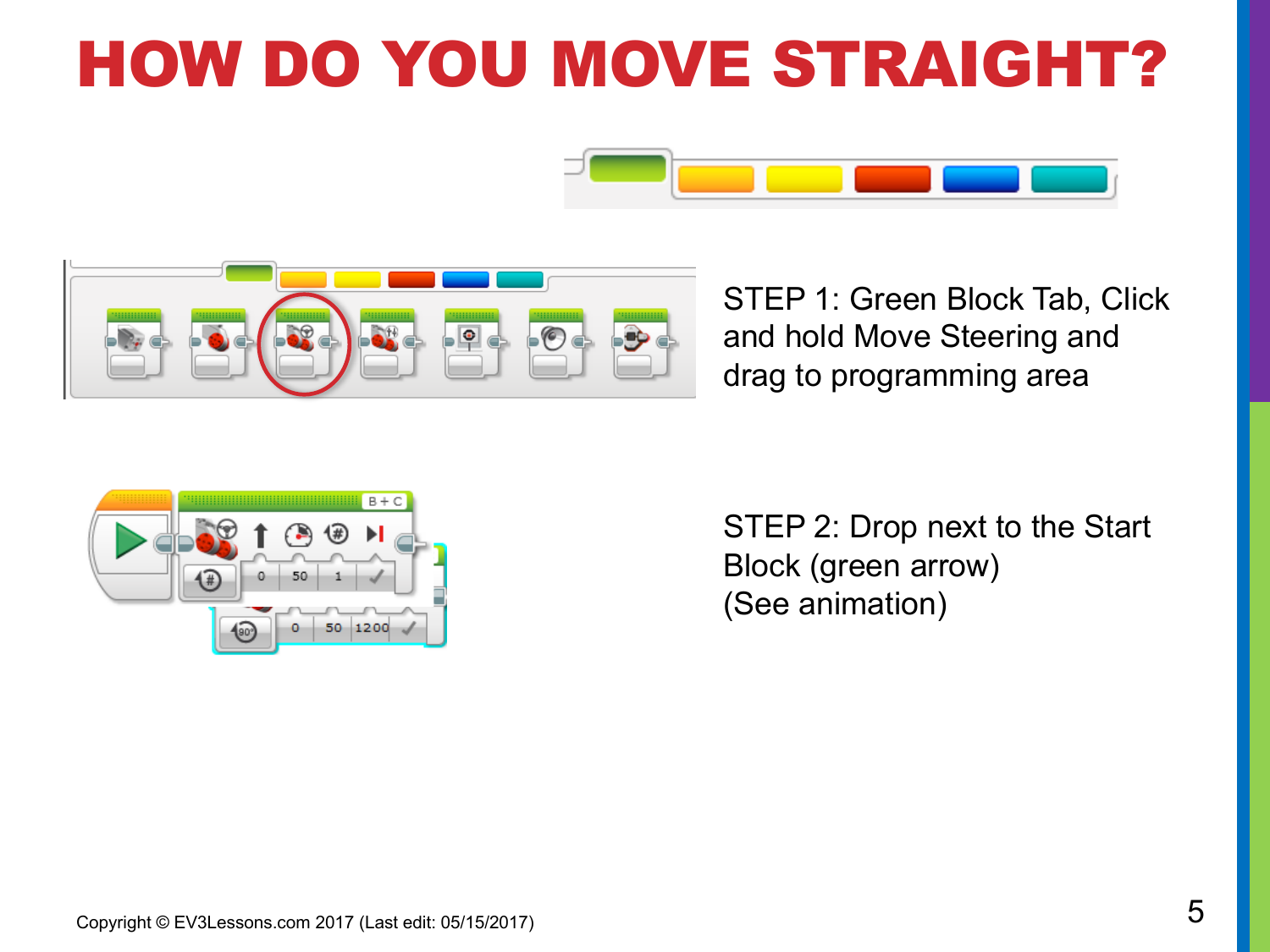# CHALLENGE 1: MOVE STRAIGHT (3 SECONDS)









STEP 1: Green Block Tab, Click and hold Move Steering and drag to programming area

STEP 2: Drop next to the Start Block (green arrow)

STEP 3: Select Options. Move "3 Seconds"

STEP 4: Connect USB cable to NXT and Laptop.

STEP 5: Download to NXT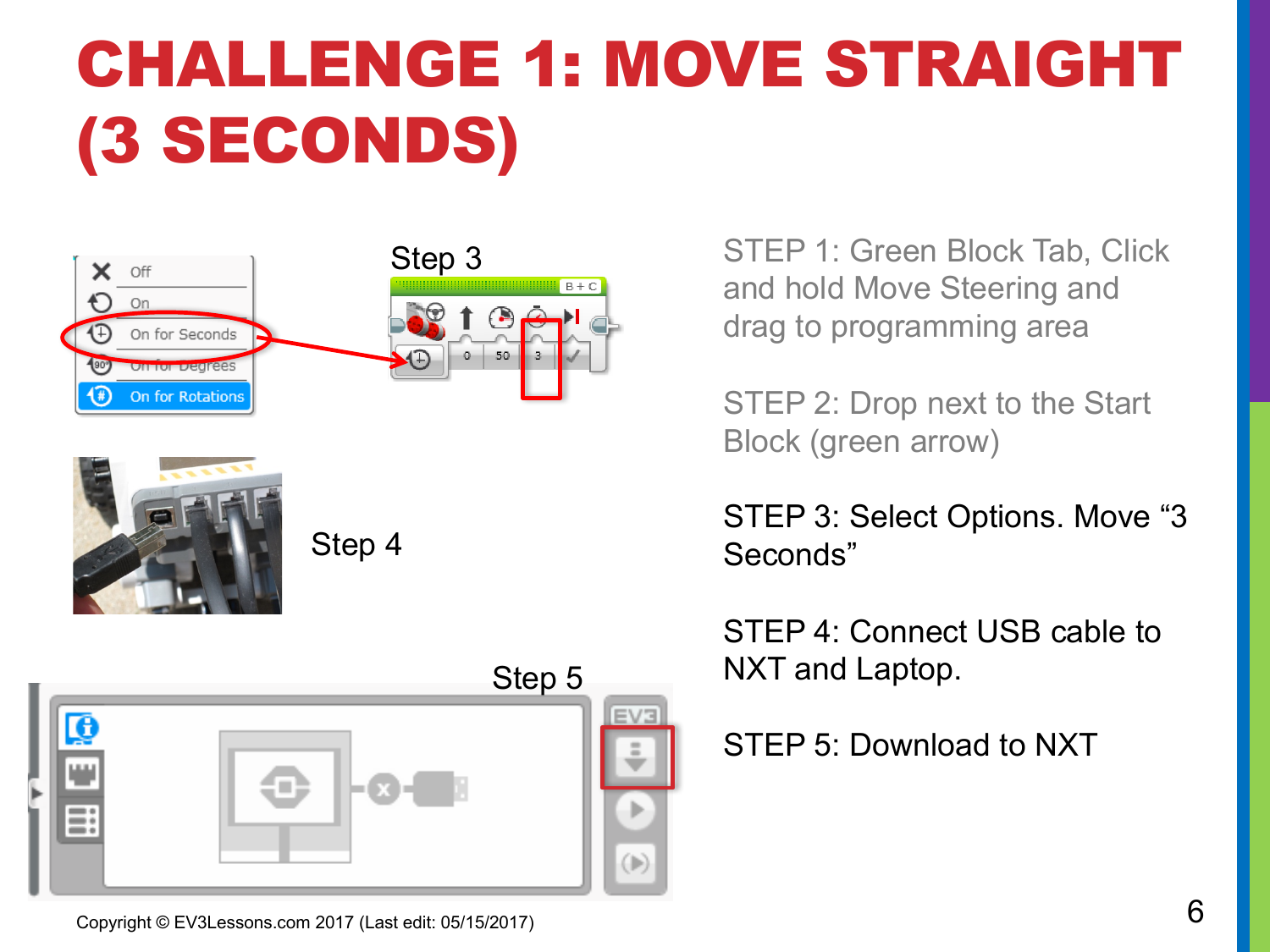## TEACHER INSTRUCTIONS

- **Split up class into groups as need**
- **Give each team a copy of the Move Straight Challenge Worksheet**
- **Challenge Details are on Slide 8**
- **Discussion Page Slide 9**
- **Challenge Solution on Slide 10**
- **A Better Way on Slide 11**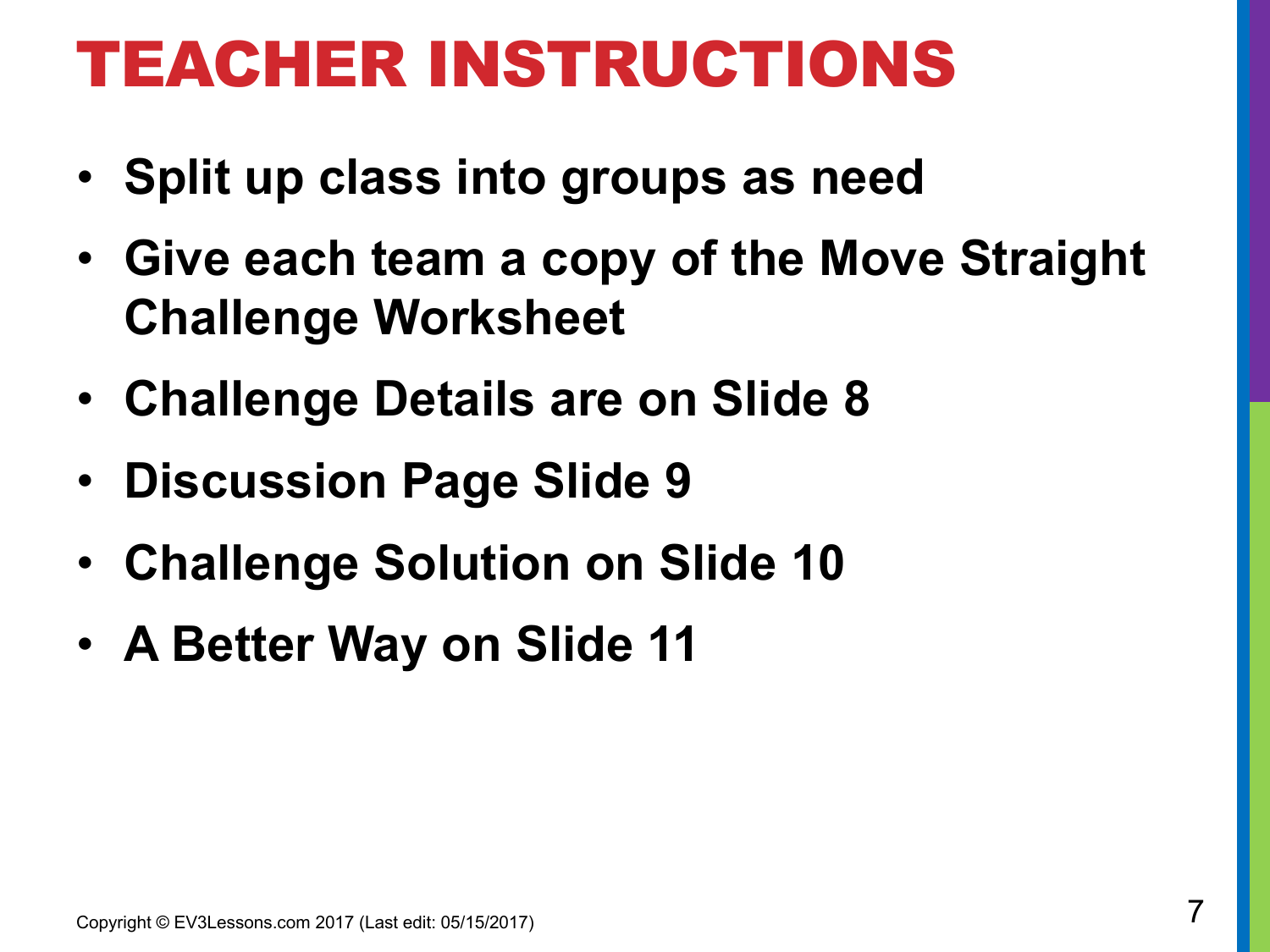# MOVE STRAIGHT: SECONDS VS. DEGREES VS. ROTATIONS

**CHALLENGE: Move your robot forward from the start line to the finish line (1) and back to the start (2).**

**Try mode SECONDS, DEGREES or ROTATIONS and adjust duration/distance**

**Try different speeds**

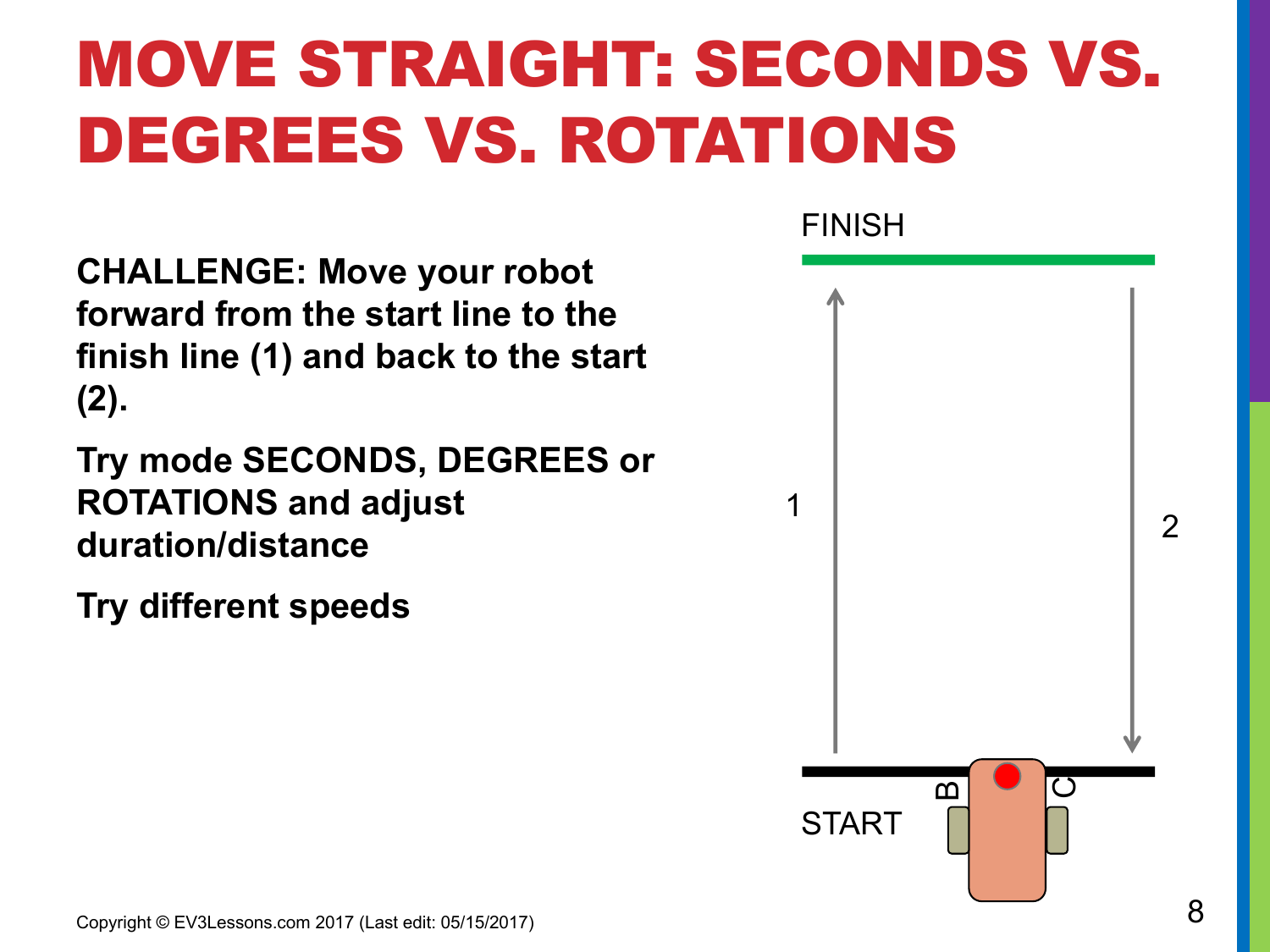## MOVE STRAIGHT DISCUSSION

#### **Did you guess and check a lot?**

Yes. Programming with seconds, rotations and degrees using guess and check takes a lot of time and effort.

#### **Did changing the speed matter?**

Yes. When you move in seconds your speed will matter.

**Do you think the wheel size will matter? Why?** Wheel size affects degrees/rotations.

**Do you this the battery level will matter? Why?** When you move in seconds, battery levels change the power.

 $\mathsf{Copyright} \textcircled{\small{\verb|ev3Lessons.com|2017}}$  (Last edit: 05/15/2017)  $\mathsf{Q}$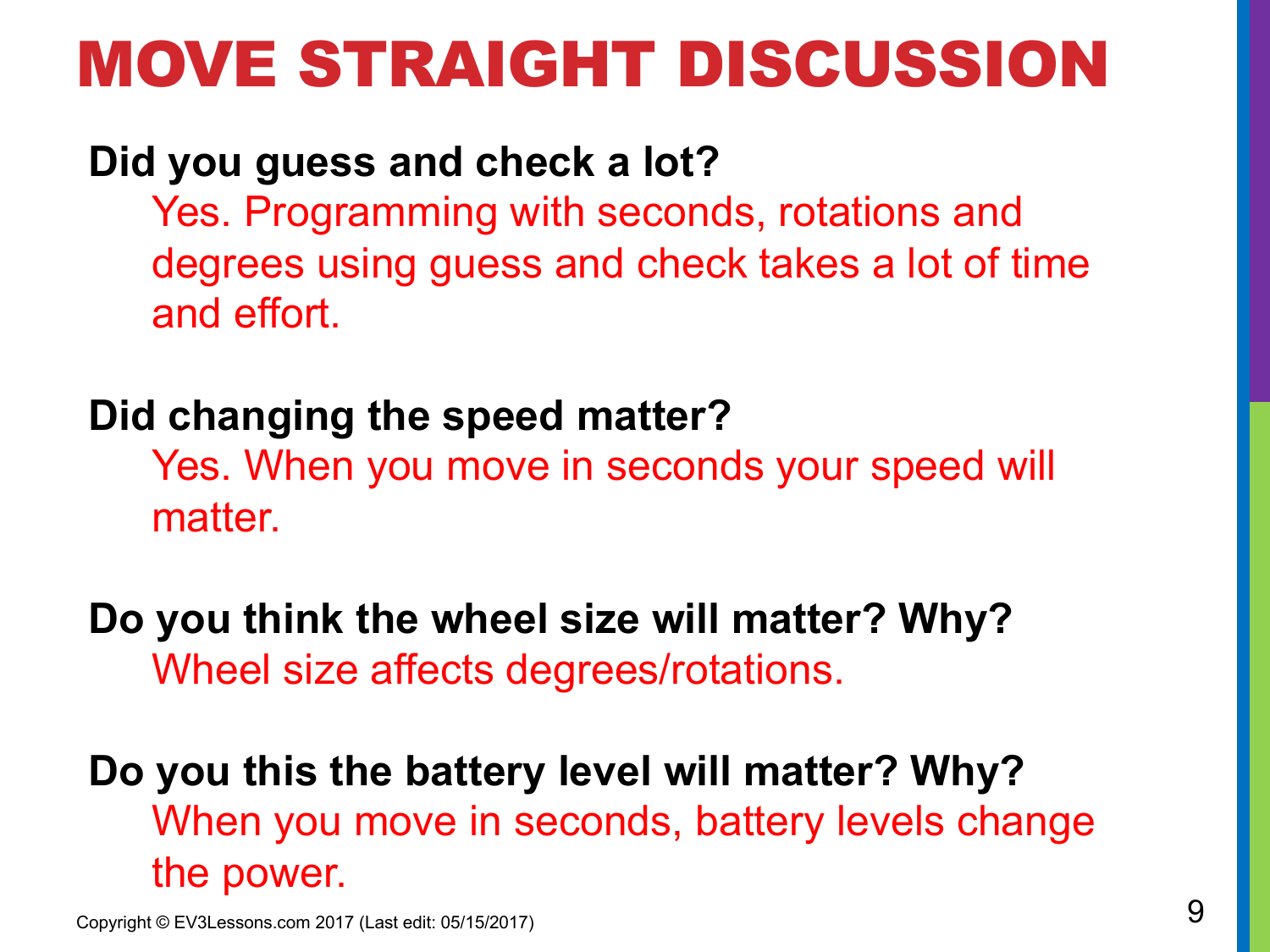## CHALLENGE SOLUTION



• **There is a better way (go to slide 11) to solve this challenge**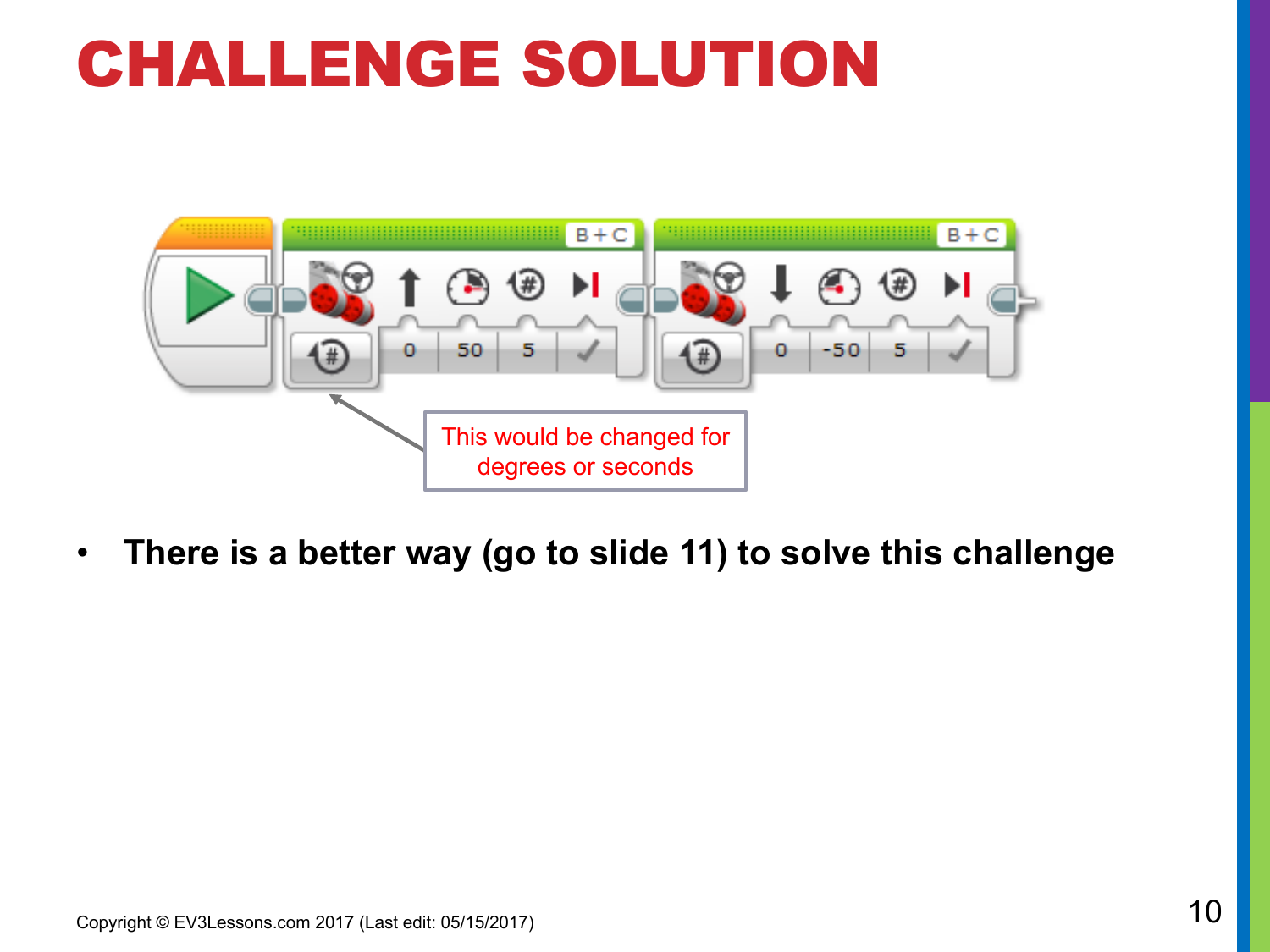## SOLUTION: USE VIEW

#### • **Try "View" on brick**

- Refer to the Port View/View Lesson on EV3Lessons.com
- **Move your robot with your hand from your start line to your end line**
	- Read how many degrees your robot moved
	- Use this number in the Move Steering Block to move the correct distance.